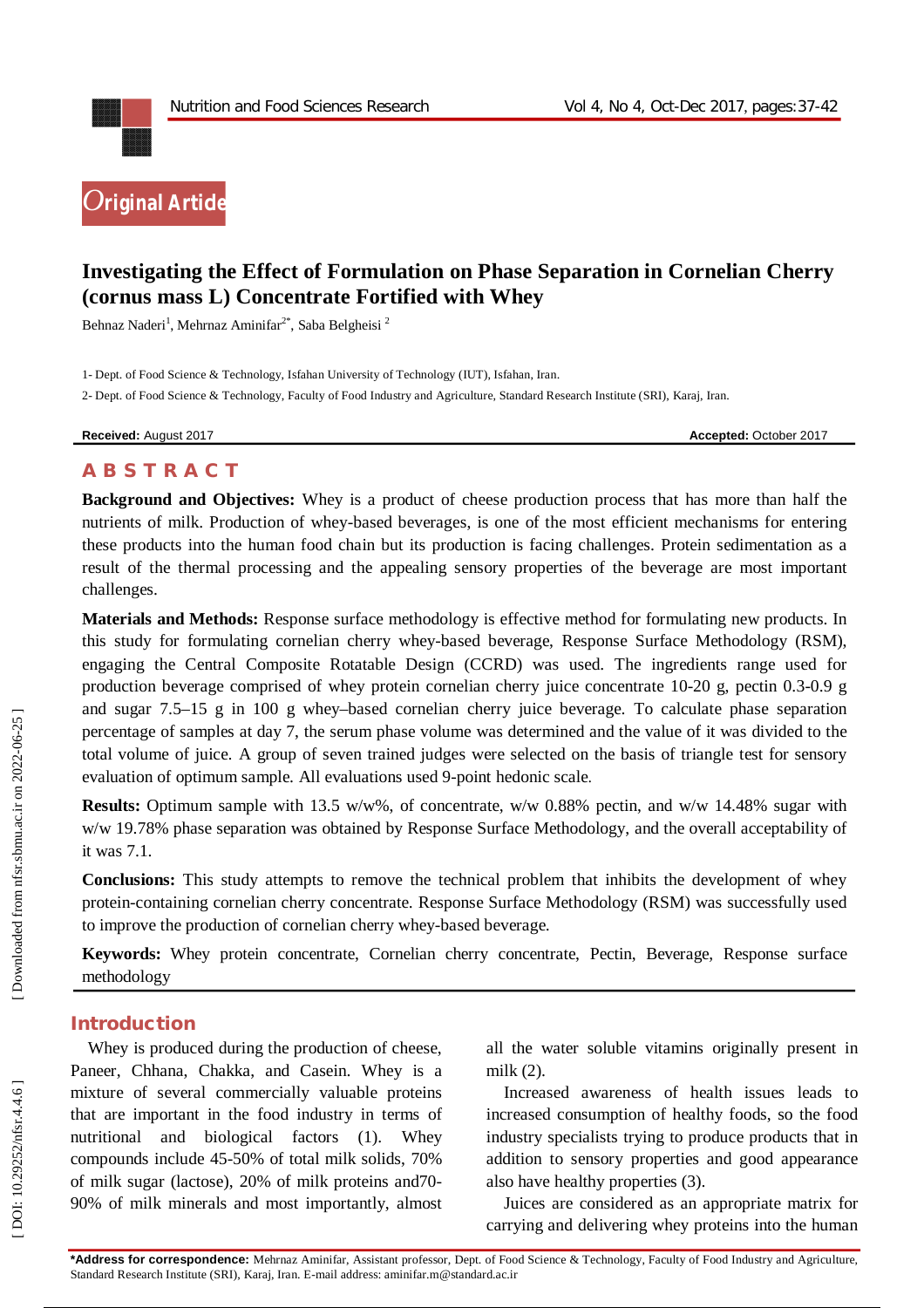diet. However, the poor sensory profile of whey protein beverages still remains a challenge to consumer acceptance. A lot of studies have been done on whey based fruit juice with various formulation to obtain an optimal mixture based on sensory acceptance (4).

Beucler *et al*. (2005) stated that sensitivity of whey to heat, is a fundamental feature of whey and whey proteins in the processing industry of whey and preparing the beverage of it (5). Whey proteins depending on the intensity of heat applied during the heating process, denature in the production of beverage. Pectin has a positive effect on thermal stability of whey proteins. To prevent protein coagulation during the thermal process of whey -based beverages and sediment of it during subsequent storage and to increase the apparent viscosity of the beverage, carbohydrates such as pectin are added to the beverage (6).

Hydrocolloids in acidified milk products prevent precipitation of proteins, divided in to two categories; absorbent and non-absorbent. Absorbent hydrocolloids stabilize protein by reducing electrostatic repulsion and reducing repulsion spatial distribution of atom. Non -absorbent hydrocolloids create stability of environment by increasing the viscosity of the continuous phase (7).

High methyl pectin is a common hydrocolloid used to prevent or reduce coalescence of proteins and preventing their sediment in the acidified milk beverages, that basically stabilize beverages through the mechanisms of spatial and electrostatic repulsion (8).

The formulation of whey protein beverages with good stability and optimal sensory properties is a cost and time -consuming process. Response surface methodology (RSM) reduces the number of tests required and provides a mathematical model for describing the effects of independent variables (9).

In the present study, the formulation of cornelian cherry juice supplemented with whey protein concentrate (WPC) is introduced. The aim of this study was to optimize the formulation of fruit juice beverages supplemented with WPC via an RSM approach in order to obtain products with pleasant sensory attributes and no sedimentation tendency .

## **Material s and Methods**

**Materials :** High methyl pectin was purchased from Germany Danisco Company. Sucrose was purchased

from a local market (Tehran, Iran). WPC containing 69.5 % of protein was procured from Pegah, Tehran.

**Cornelian cherry concentrate:** Cornelian cherries (*Cornus mas L.)* were purchased from the local market in Karaj, Iran and the fruits were selected on the basis of their appearance, and after washing and cleaning, they were placed in a water bath for 24 hours. After that, the juice was taken by pressing and the original brix ( $7^{\circ}$  brix) was brought to the  $42^{\circ}$  brix by a programmable microwave (Butane M R -1, Iran, using a maximum output of 900 W at 2450 MHz) (10. 11) .

**Optimization studies for production of beverage:**  Level variables used in the formulation were determined according to the phase separation percentage of the samples. Raw materials based on table 1 were mixed together, and the final volume was 100 ml. Beverages were pasteurized for 20 seconds at 72 °C. For sensory evaluation, sample were stored for 24 h at  $4 \degree$ C and to measure phase separation, were kept for a week at  $4 \circ C$  in the refrigerator. To calculate phase separation percentage of samples at day 7, the serum phase volume was determined and the value of it was divided into the total volume of juice  $(12)$ .

| Table 1. The Central Composite Rotatable Design for  |
|------------------------------------------------------|
| cornelian cherry juice Concentrate, Sugar and pectin |

| Formulation              | component                             |       |        |  |
|--------------------------|---------------------------------------|-------|--------|--|
|                          | cornelian cherry<br>juice concentrate | sugar | pectin |  |
| $\mathbf{1}$             | 10                                    | 7.5   | 0.3    |  |
| $\overline{\mathbf{c}}$  | 20                                    | 7.5   | 0.3    |  |
| 3                        | 10                                    | 15    | 0.3    |  |
| $\overline{\mathcal{L}}$ | 20                                    | 15    | 0.3    |  |
| 5                        | 10                                    | 7.5   | 0.9    |  |
| 6                        | 20                                    | 7.5   | 0.9    |  |
| 7                        | 10                                    | 15    | 0.9    |  |
| 8                        | 20                                    | 15    | 0.9    |  |
| 9                        | 6.59                                  | 11.25 | 0.6    |  |
| 10                       | 23.41                                 | 11.25 | 0.6    |  |
| 11                       | 15                                    | 4.94  | 0.6    |  |
| 12                       | 15                                    | 17.56 | 0.6    |  |
| 13                       | 15                                    | 11.25 | 0.1    |  |
| 14                       | 15                                    | 11.25 | 1.1    |  |
| 15                       | 15                                    | 11.25 | 0.6    |  |
| 16                       | 15                                    | 11.25 | 0.6    |  |
| 17                       | 15                                    | 11.25 | 0.6    |  |
| 18                       | 15                                    | 11.25 | 0.6    |  |
| 19                       | 15                                    | 11.25 | 0.6    |  |
| 20                       | 15                                    | 11.25 | 0.6    |  |

**Sensory evaluation:** Sensory evaluation was performed by seven trained judges. A simple acceptance test for the whey beverage was conducted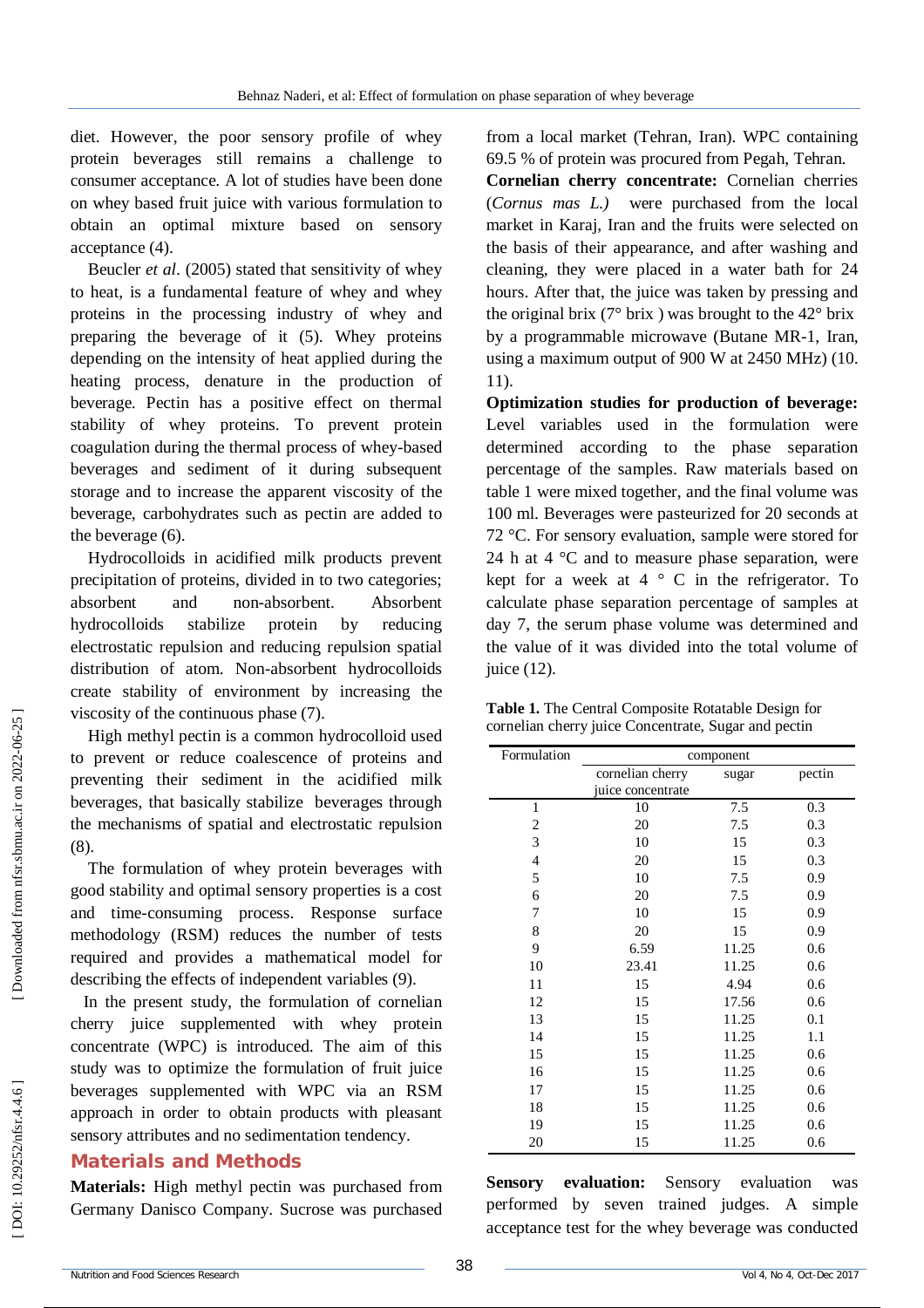using a 9 - point hedonic rating scale. Scale ratings were converted to numerical scores: 9, like extremely; 8, like very much; 7, like moderately; 6, like slightly; 5, neither like nor dislike; 4, dislike slightly; 3, dislike moderately; 2, dislike very much; 1, dislike extremely  $(13)$ .

**Statistical analysis:** ANOVA obtained from RSM software was used for optimization studies. The variables included WPC, sugar and pectin. Two sample T -test was performed with the predicted and observed three replicates values of optimized formulation for calculating the statistical significance  $(P<0.05)$ .

## **Results**

As a result of regression and analysis of variance (ANOVA) for response, variables showed that the effect of cornelian cherry juice concentrate, sugar, pectin and interaction between cornelian cherry juice concentrate -sugar and concentrate - pectin is significant on phase separation percentage at the level of 0.05(Table 2).

The non -significant lack of fit test showed that the model is properly appropriate for determining the phase separation percentage of cornelian cherry whey-based beverages prepared from any combination of the variables within the range evaluated. The adequate precision, which measures the signal -to -noise ratio, is more than four for all the responses, which is highly desirable (Table 2).

**Table 2** . Regression coefficients and ANOVA of fitted quadratic model of cornelian cherry whey -based beverages

| F value | <i>p</i> -value prob $\geq$ F | Partial coefficients |
|---------|-------------------------------|----------------------|
| 50.59   | < 0.0001                      | model                |
| 52.24   | < 0.0001                      | A-concentrate        |
| 20.98   | 0.0010                        | B-sugar              |
| 273.31  | < 0.0001                      | C-pectin             |
| 8.99    | 0.0134                        | AB                   |
| 5.06    | 0.0483                        | AC                   |
| 4.25    | 0.0662                        | BC                   |
| 82.18   | < 0.0001                      | $A^2$                |
| 2.54    | 0.1419                        | B <sup>2</sup>       |
| 13.91   | 0.0039                        | $C^2$                |
| 1.01    | $0.4960$ (NS)                 | Lack of Fit          |
| 0.9785  |                               | $\mathbb{R}^2$       |
| 22.260  |                               | Adeq. Press          |

Response surface plots for interaction effects of concentrate and sugar on phase separation (Table 3) percentage of beverages is shown in Figure 1(a). In all levels of sugar, by increasing the concentrate, phase separation percentage increased. As shown in table 3, by increasing the concentration, pH decreases, and becomes closer to isoelectric pH of whey proteins, causing a precipitate. The results also showed that interaction between sugar and concentrate on phase separation percentage is significant at 0.05 level. So that at low levels of concentrate (10g) with reduced sugar phase separation percentage, the change was not significant. Although, at high levels of concentrates (20 grams) by reducing sugar, the amount of water and also separation of two phases will increase.

**Table 3 .** pH and phase separation of cornelian cherry whey based beverages

| Formulation    |             | component |        | pH  | Phase separation (%) |
|----------------|-------------|-----------|--------|-----|----------------------|
|                | concentrate | sugar     | pectin |     |                      |
|                | 10          | 7.5       | 68     | 0.3 | 3.5                  |
| $\overline{c}$ | $20\,$      | 7.5       | 80     | 0.3 | 3.5                  |
| 3              | 10          | 15        | 68     | 0.3 | 3.4                  |
| 4              | 20          | 15        | 70     | 0.3 | 3.5                  |
| 5              | 10          | 7.5       | 30     | 0.9 | 3.6                  |
| 6              | 20          | 7.5       | 60     | 0.9 | 3.5                  |
| 7              | 10          | 15        | 25     | 0.9 | 3.6                  |
| 8              | $20\,$      | 15        | 33     | 0.9 | 3.5                  |
| 9              | 6.59        | 11.25     | 48     | 0.6 | 3.9                  |
| 10             | 23.41       | 11.25     | 77     | 0.6 | 3.4                  |
| 11             | 15          | 4.94      | 48     | 0.6 | 3.7                  |
| 12             | 15          | 17.56     | 35     | 0.6 | 3.7                  |
| 13             | 15          | 11.25     | 75     | 0.1 | 3.7                  |
| 14             | 15          | 11.25     | 20     | 1.1 | 3.7                  |
| 15             | 15          | 11.25     | 35     | 0.6 | 3.7                  |
| 16             | 15          | 11.25     | 45     | 0.6 | 3.7                  |
| 17             | 15          | 11.25     | 40     | 0.6 | 3.7                  |
| 18             | 15          | 11.25     | 40     | 0.6 | 3.7                  |
| 19             | 15          | 11.25     | 38     | 0.6 | 3.7                  |
| $20\,$         | 15          | 11.25     | 35     | 0.6 | 3.7                  |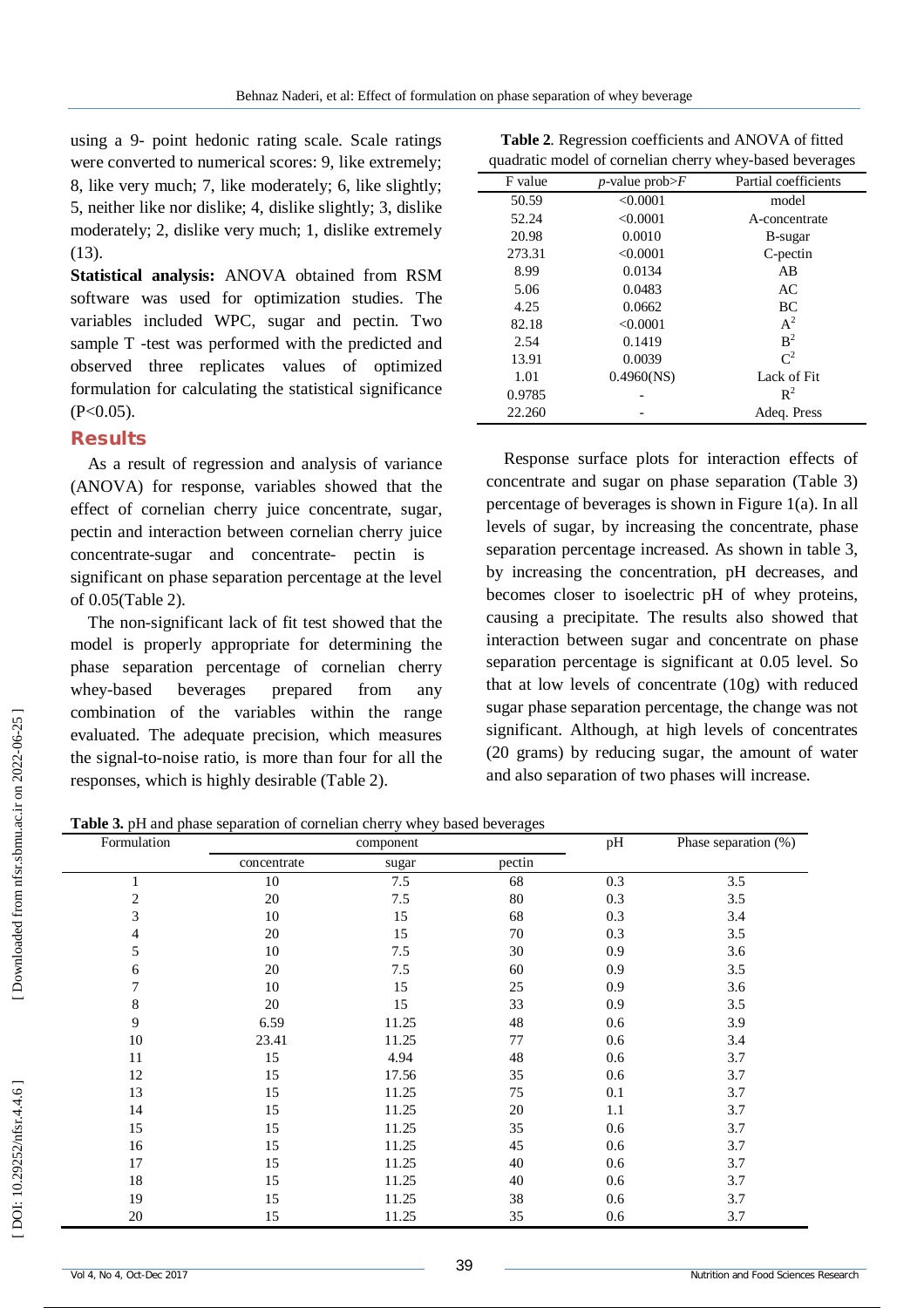

**Figure 1.** Response surface plots for interaction effects of cornelian cherry juice concentrate, sugar and pectin on phase separation percentage of cornelian cherry whey based beverages. (a) Interaction effects of cornelian cherry juice concentrate and sugar on phase separation percentage of beverages (b) Interaction effects of cornelian cherry juice concentrate and pectin on phase separation percentage of beverages (c) Interaction effects of pectin and sugar on phase separation percentage of beverages

Figure 1(b) shows the effect of interaction between concentrate and pectin on phase separation percentage. Studies showed that in all the samples, in lower concentrations of pectin the phase separation is seen. The upper phase of beverages was clear and lower phase was turbid, the turbidity is indicated of protein aggregation. Analysis of variance (ANOVA) showed that the interaction between concentrate - Pectin on the phase separation percentage in 0.05 level is significant (Table2). The results of surface response showed that percentage of phase separation in high levels of cornelian cherry juice concentrate (20 g) is more compared to a sample with less cornelian cherry juice concentrate (10 g). It indicates that a pH of samples on phase separation percentage is effective.

Figure 1 (c) also shows simultaneous effect of interaction of sugar and pectin on the phase separation percentage. As a result of regression and analysis of variance (ANOVA) for response, variables showed that the interaction effect of sugar -pectin on the percentage of phase separation is not significant. Thus, as a general trend, at all levels of sugar, with increasing concentrations of pectin, phase separation percentage decreases.

The following response surface equation was developed to predict the change in separation percentage due to different levels of variable:

phase separation(%) =  $+140.05574 - 8.13554 \times$  cornelian cherry juice concentrate +  $0.88397 \times \text{ sugar}$  -108.17460  $\times$  pectin - $0.21333 \times$  cornelian cherry juice concentrate  $\times$  sugar + 2.00000  $\times$ cornelian cherry juice concentrate  $\times$  pectin + 0.36038  $\times$  cornelian cherry juice concentrate<sup>2</sup> +0.11270  $\times$  sugar<sup>2</sup> + 41.17919  $\times$  pectin<sup>2</sup>

**Optimized solution for the formulation and its validation:** Phase separation percentage was considered as the optimization criterion in this study. Cornelian cherry juice concentrate, sugar and pectin were kept within the range and responses as phase separation percentage were aimed at a minimum during optimization process. A sample with 13.5 w/w %, of cornelian cherry juice concentrate 0.88 w/w % .14.48 w/w % sugar and pectin with desirability 1 and 19.78 percentage of phase separation as the optimum sample was obtained. The percentage of phase separation of beverages measured in this study is compatible with predictions of models at a 95% confidence interval (using a t -test) thus validating the suggested solution from RSM to be the most preferred formulation(Table 4).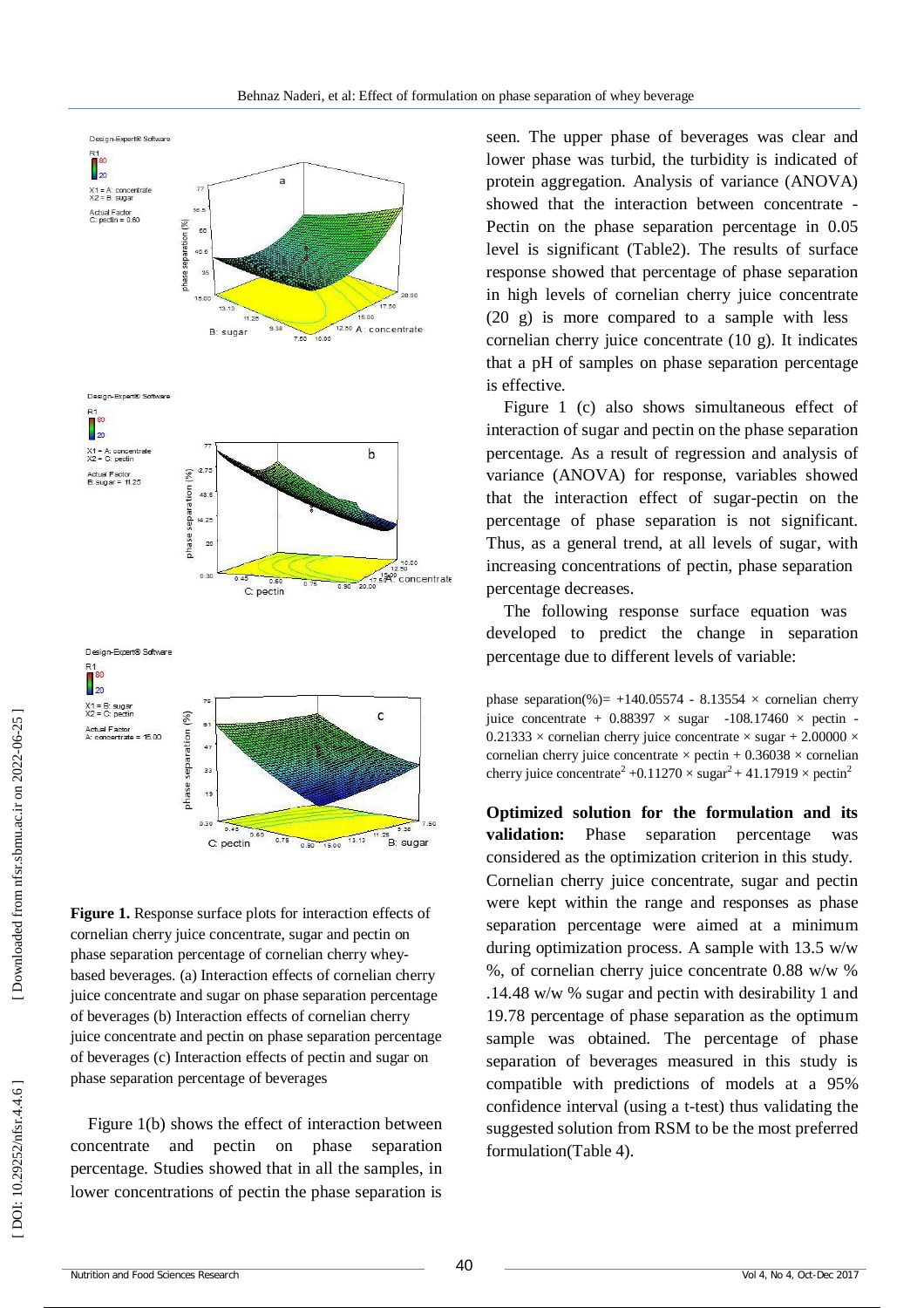| scores of cornelian cherry whey-based beverages |                                       |                |                       |  |
|-------------------------------------------------|---------------------------------------|----------------|-----------------------|--|
| Response                                        | cornelian cherry whey-based beverages |                |                       |  |
|                                                 | Predicted value                       | Observed value | $t_{0.01}$ value      |  |
| Phase separation                                | 19.4955                               | $19.16 + 0.17$ | $-1.94$ <sup>ns</sup> |  |
| (%)                                             |                                       |                |                       |  |

**Table 4 .** Verification of the predicted and observed sensory

ns: not significant (P<0.01)

Sensory evaluation: The sensory evaluations of optimized beverages (13.5%, of cornelian cherry juice concentrate, 0.88% pectin and 14.48% sugar) were performed by a panel of 7 trained judges using a 9 point hedonic scale. The overall acceptability of beverage was 7.1 which is the rating very good and considerable.

#### **Discussion**

Cornelian cherry whey -based beverage is an acidified drink, separation of phases during its production and storage is a major problem within its production. phase separation is caused by protein precipitation in beverage due to various factors such as heat and low pH process. In low pH, some of the phenomena such as the reduction of zeta potential and the irreversible accumulation of three -dimensional network of protein happens (8). Whey protein denaturation leads to the formation of small aggregated oligomers that form either spherical or linear aggregates based on solution conditions. These aggregates may remain soluble, or form larger aggregates that precipitate or form a three dimensional gel network. Steps are dependent on a number of conditions, including pH, protein concentration, ionic strength, heating rate and temperature. (14, 15).

Research shows that in acidic drinks, pectin chains through units of charged molecule due to electrostatic interactions which are pH -dependent, absorbed on the surface of protein, and uncharged parts as rings or tail -like entered into the solution cause stability of these types of drinks (16, 17).

Pectin, in the pH range between 3.5 and 4.6, protect and stabilize the proteins during thermal processing (18). When pH of acidic milk drink is reduced and close to  $pk_a$  pectin (3.5), probably tend to absorb of pectin decreases. So, Pectin unabsorbed through the mechanism of depletion flocculation cause instability of system(17).

Solution pH is one of the major factors determining the thermal and long -term stability of whey protein beverages. Etzel(2004) showed that at pH 3.5, a model whey protein isolate beverage remained clear after hot fill treatment while at pH 4.0 the beverage became turbid (19).

This suggests that electrostatic repulsion is strong enough at pH 3.5 to limit protein -protein interactions. Between pH 3.5 –4.0 the beverage transitions from clear to turbid. It is important to note that the proteins still undergo denaturation in this pH range, but the electrostatic repulsion limits protein-protein interactions or aggregation (20). It addition to stronger electrostatic repulsion, disulfide exchange reactions does not occur in the low pH range so disulfide -mediated aggregation would be reduced, which would likely result in decreased particle size (21, 22)., It seems that the use of hydrocolloids on the one hand because of the ability to communicate between protein and water and on the other hand by increasing the viscosity, can be reduce the phase separation an d volatile flavor and aroma. In fact, the hydrocolloids by trapping taste compounds prevent gradual separation at the time of storage (23, 24). Also Mathur and Shahani (1979) conducted research in which lactose in whey is added to foods, as a vehicle for color and (25).

#### **Conclusion**

The purpose of this study was to formulate a whey based beverage containing of cornelian cherry by employing Response Surface Methodology (RSM) engaging the Central Composite Rotatable Design (CCRD). Optimal formulation Prepared with cornelian cherry concentrate (13.5%, of concentrate, 0.88% pectin and 14.48% sugar) has an acceptable stability during the storage, also in terms of flavor, color and overall acceptability were in the acceptable range.

# **Financial disclosure**

The authors declared no financial interest.

# **Funding/Support**

There is no funding.

## **References**

1 . Smithers GW, Ballard FJ, Copeland AD, De Silva KJ, Dionysius DA, Francis GL. Symposium: advances in dairy foods processing and engineering. Journal of Dairy Science .1996; 79:1454 -9.